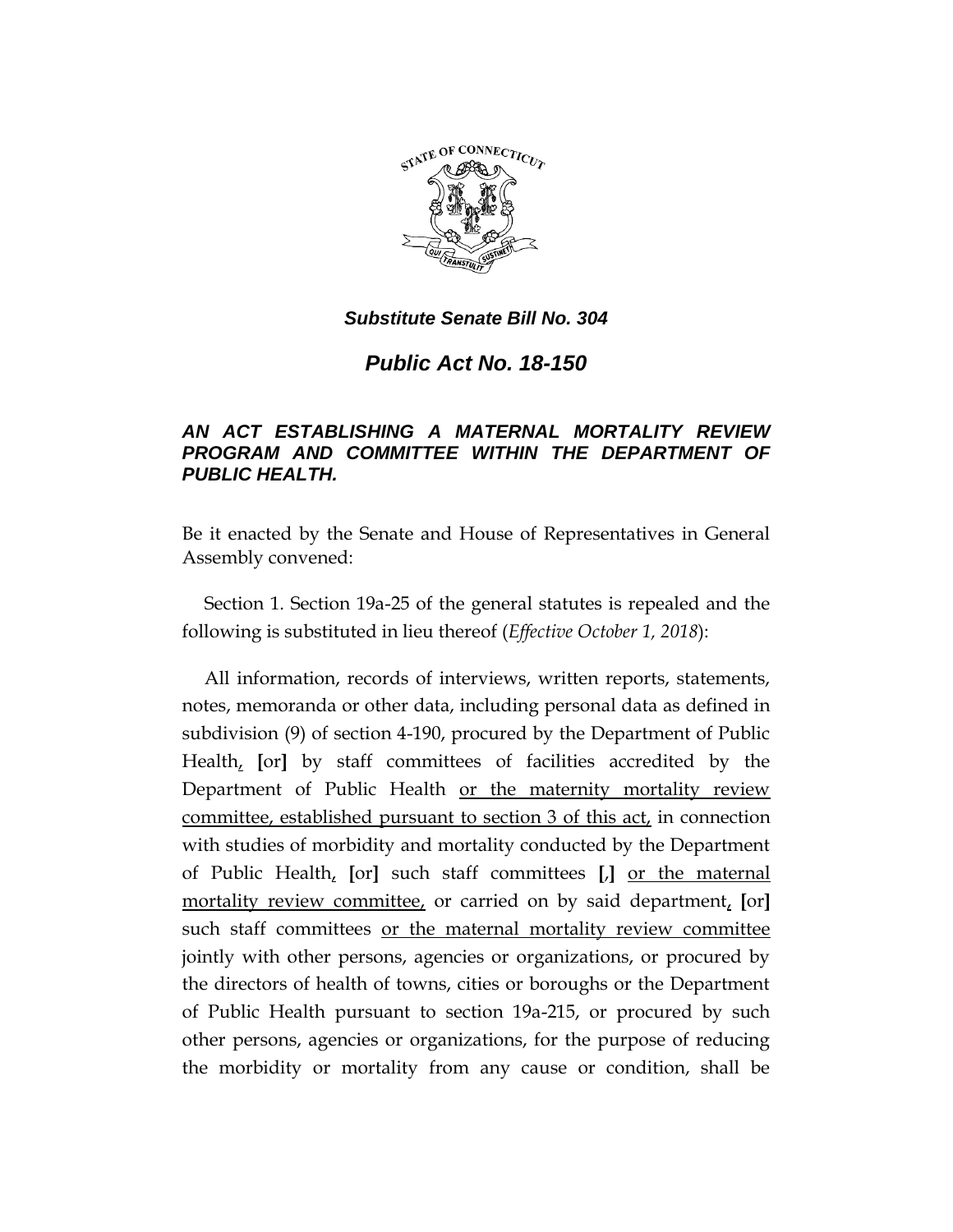confidential and shall be used solely for the purposes of medical or scientific research and, for information obtained pursuant to section 19a-215, disease prevention and control by the local director of health and the Department of Public Health. Such information, records, reports, statements, notes, memoranda or other data shall not be admissible as evidence in any action of any kind in any court or before any other tribunal, board, agency or person, nor shall it be exhibited or its contents disclosed in any way, in whole or in part, by any officer or representative of the Department of Public Health or of any such facility, by any person participating in such a research project or by any other person, except as may be necessary for the purpose of furthering the research project to which it relates. Notwithstanding the provisions of chapter 55, the Department of Public Health may exchange personal data for the purpose of medical or scientific research, with any other governmental agency or private research organization; provided such state, governmental agency or private research organization shall not further disclose such personal data. The Commissioner of Public Health shall adopt regulations consistent with the purposes of this section to establish the procedures to ensure the confidentiality of such disclosures. The furnishing of such information to the Department of Public Health or its authorized representative, or to any other agency cooperating in such a research project, shall not subject any person, hospital, sanitarium, rest home, nursing home or other person or agency furnishing such information to any action for damages or other relief because of such disclosure. This section shall not be deemed to affect disclosure of regular hospital and medical records made in the course of the regular notation of the care and treatment of any patient, but only records or notations by such staff committees pursuant to their work.

Sec. 2. (NEW) (*Effective October 1, 2018*) (a) As used in this section and section 3 of this act, "maternal death" means the death of a woman while pregnant or not later than one year after the date on which the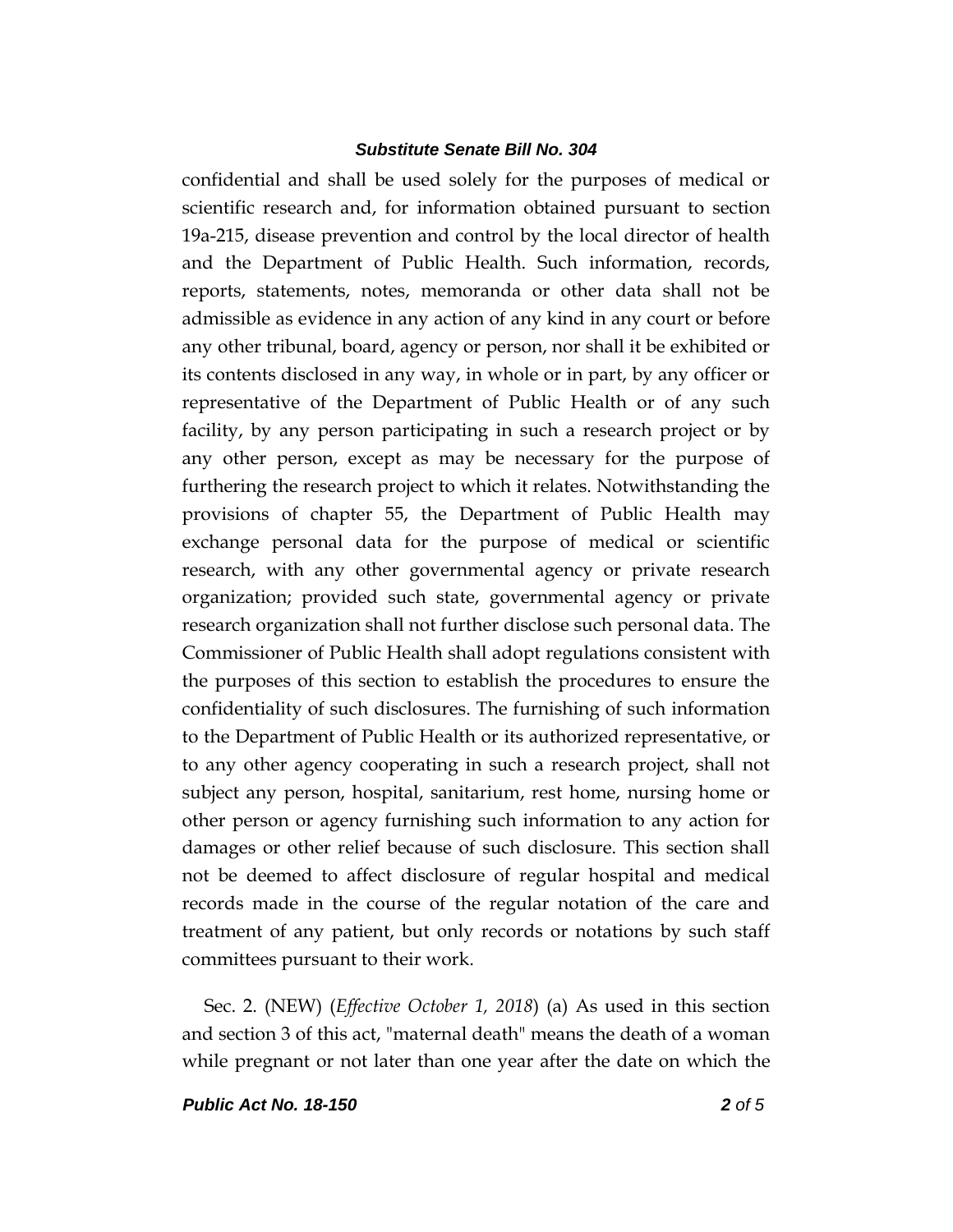woman ceases to be pregnant, regardless of whether the woman's death is related to her pregnancy, and "department" means the Department of Public Health.

(b) There is established, within the department, a maternal mortality review program. The program shall be responsible for identifying maternal death cases in Connecticut and reviewing medical records and other relevant data related to each maternal death case, including, but not limited to, information collected from death and birth records, files from the Office of the Chief Medical Examiner, and physician office and hospital records.

(c) Licensed health care providers, health care facilities and pharmacies shall provide the maternal mortality review program, established under this section with reasonable access to all relevant medical records associated with a maternal death case under review by the program.

(d) All information obtained by the department for the maternal mortality review program shall be confidential pursuant to section 19a-25 of the general statutes, as amended by this act.

(e) Notwithstanding subsection (d) of this section, the department may provide the maternal mortality review committee, established pursuant to section 3 of this act, with information as is necessary, in the department's discretion, for the committee to make recommendations regarding the prevention of maternal death.

Sec. 3. (NEW) (*Effective October 1, 2018*) (a) There is established a maternal mortality review committee within the department to conduct a comprehensive, multidisciplinary review of maternal deaths for purposes of identifying factors associated with maternal death and making recommendations to reduce maternal deaths.

*Public Act No. 18-150 3 of 5* (b) The cochairpersons of the maternal mortality review committee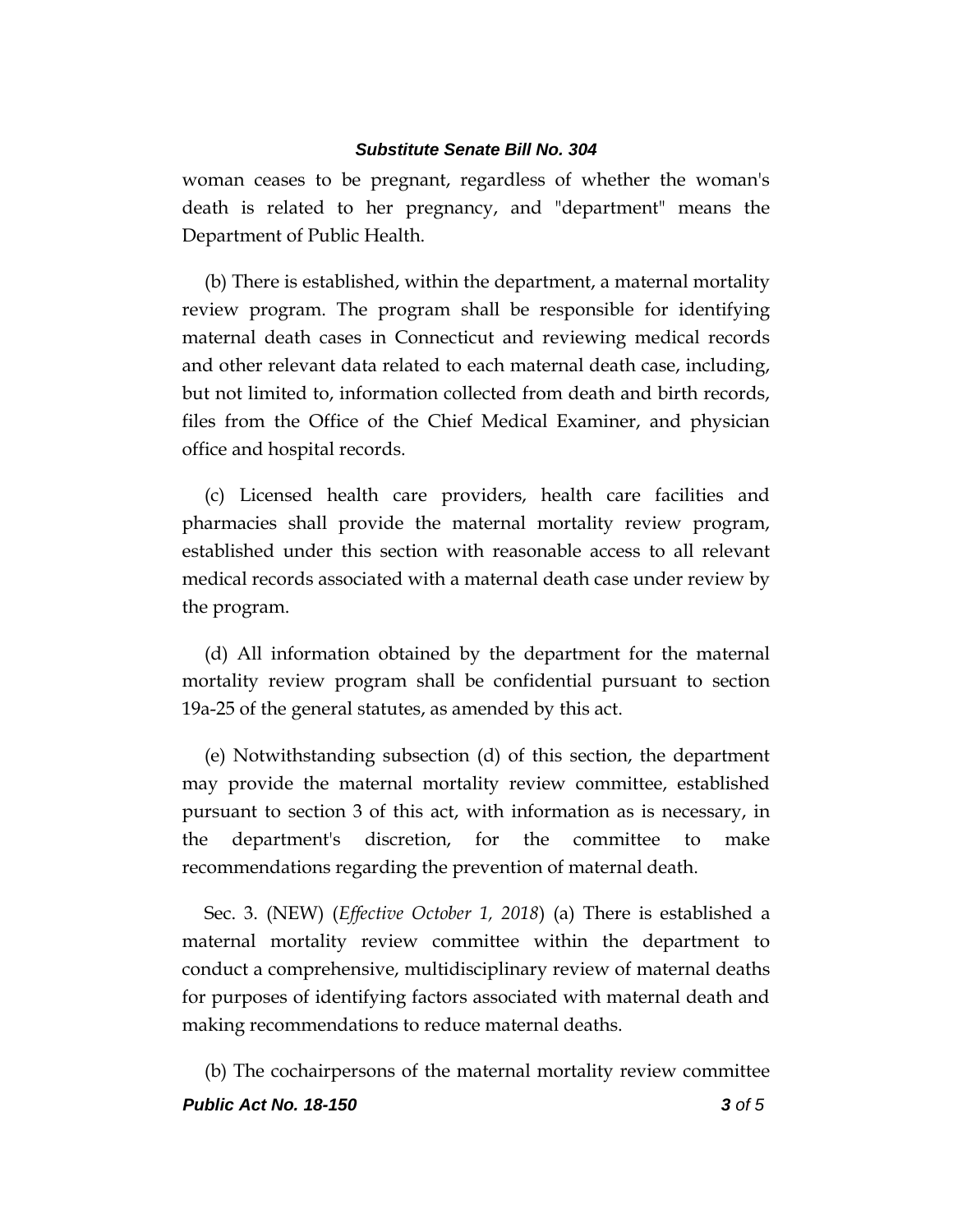shall be the Commissioner of Public Health, or the commissioner's designee, and a representative designated by the Connecticut State Medical Society. The cochairpersons shall convene a meeting of the maternal mortality review committee upon the request of the Commissioner of Public Health.

(c) The maternal mortality review committee may include, but not be limited to, any of the following members, as needed, depending on the maternal death case being reviewed:

(1) A physician licensed pursuant to chapter 370 of the general statutes who specializes in obstetrics and gynecology, appointed by the Connecticut State Medical Society;

(2) A physician licensed pursuant to chapter 370 of the general statutes who is a pediatrician, appointed by the Connecticut State Medical Society;

(3) A community health worker, appointed by the Commission on Equity and Opportunity;

(4) A nurse-midwife licensed pursuant to chapter 377 of the general statutes, appointed by the Connecticut Nurses Association;

(5) A clinical social worker licensed pursuant to chapter 383b of the general statutes, appointed by the Connecticut Chapter of the National Association of Social Workers;

(6) A psychiatrist licensed pursuant to chapter 370 of the general statutes, appointed by the Connecticut Psychiatric Society;

(7) A psychologist licensed pursuant to chapter 20-136 of the general statutes, appointed by the Connecticut Psychological Association;

(8) The Chief Medical Examiner, or the Chief Medical Examiner's designee;